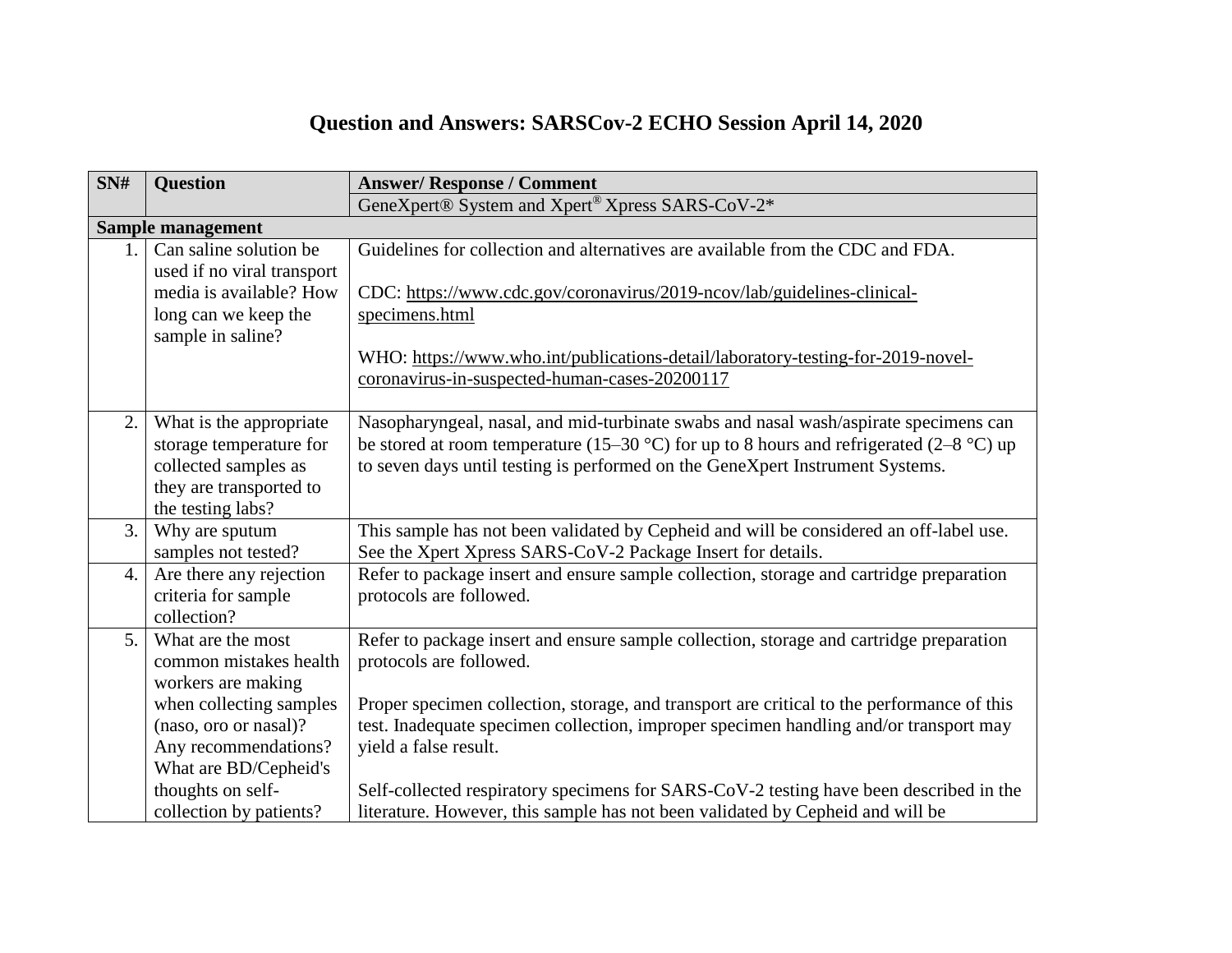|     |                                                                                                                                                                                                                 | considered an off-label use. See the Xpert Xpress SARS-CoV-2 Package Insert for<br>details.                                                                                                                                                                                                                                        |
|-----|-----------------------------------------------------------------------------------------------------------------------------------------------------------------------------------------------------------------|------------------------------------------------------------------------------------------------------------------------------------------------------------------------------------------------------------------------------------------------------------------------------------------------------------------------------------|
| 6.  | Is there any<br>pretreatment of the<br>sample before loading it<br>into the cartridge? How<br>is the viral material<br>eluted out of the swabs<br>before pipetting into the<br>cartridge?                       | The sample is transferred into a VTM tube containing 3mL transport medium<br>to preserve and transport respiratory virus specimens. The VTM tube is inverted 5 times<br>before transferring the sample into the cartridge. There is no pretreatment of specimens<br>to inactivate viruses prior to adding sample to the cartridge. |
| 7.  | This virus is zoonotic,<br>how can animals be<br>handle for sample<br>collection                                                                                                                                | Animal samples have not been validated by Cepheid and will be considered an off-label<br>use. See the Xpert Xpress SARS-CoV-2 Package Insert for details.                                                                                                                                                                          |
| 8.  | For the Xpert assay,<br>how long can you store<br>samples before assay<br>and at what temperature                                                                                                               | Nasopharyngeal, nasal, and mid-turbinate swabs and nasal wash/aspirate specimens can<br>be stored at room temperature (15–30 °C) for up to 8 hours and refrigerated (2–8 °C) up<br>to seven days until testing is performed on the GeneXpert Instrument Systems.                                                                   |
|     | <b>Reagent and consumables</b>                                                                                                                                                                                  |                                                                                                                                                                                                                                                                                                                                    |
| 9.1 | Does the open system<br>architecture of the BD<br>instrument allow one to<br>use "home-made"<br>reagents for Cov-2<br>detection, given the<br>current issues with<br>shipping and shortages<br>of reagent kits? | N/A                                                                                                                                                                                                                                                                                                                                |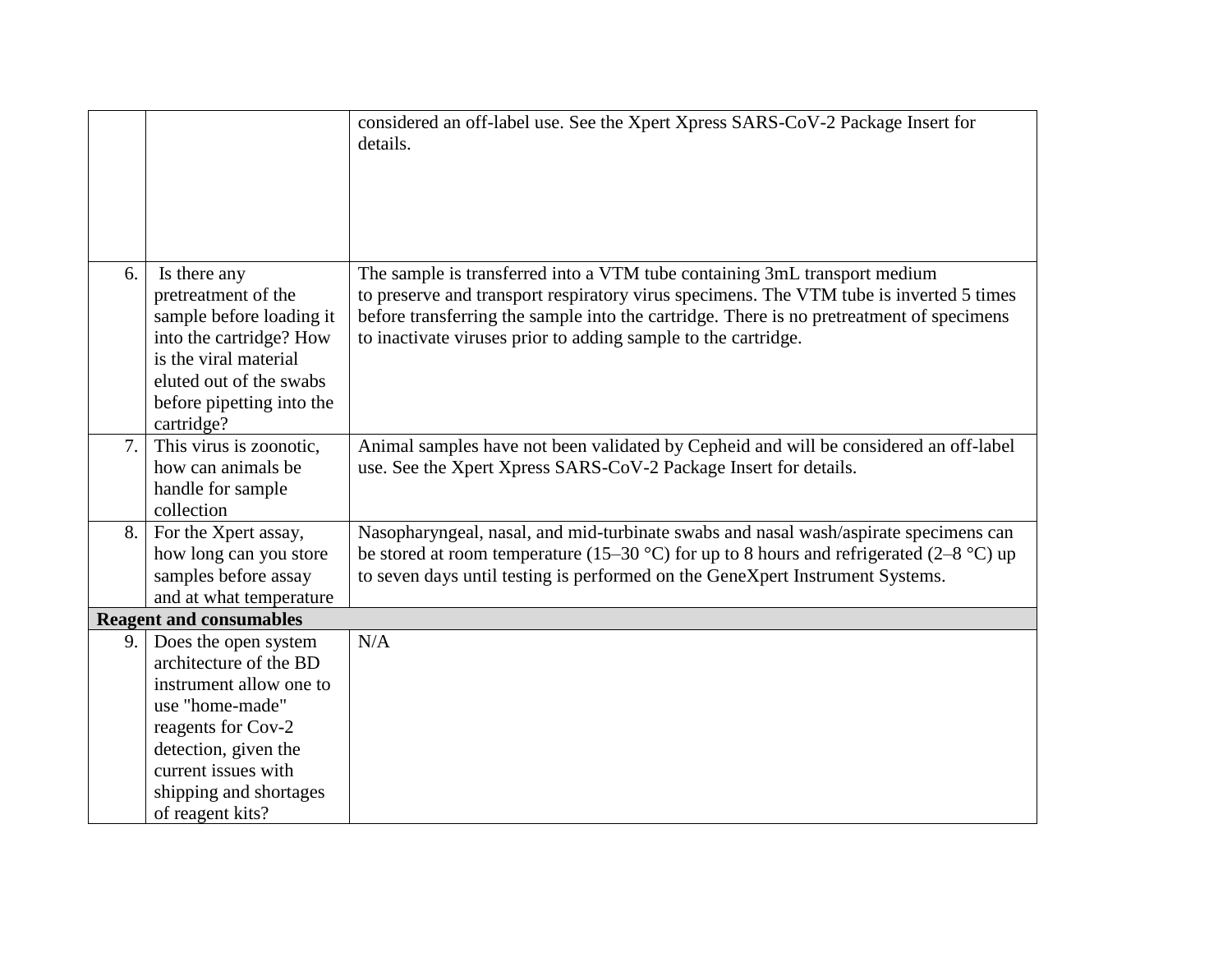| 10. | Can swabs eNat from<br>Copan (the ones with<br>inactivator) be used with<br>GenXpert for detection of<br>SARS-Cov-2? Is it<br>validated? inactivator<br>won't interfere with the<br>method?                                                                                              | This sample collection device has not been validated by Cepheid and will be considered<br>an off-label use. See the Xpert Xpress SARS-CoV-2 Package Insert for details.                                                                                                                                                                                                                                                                                                                                                                                                                                                                                                                                                                                                                                                                              |
|-----|------------------------------------------------------------------------------------------------------------------------------------------------------------------------------------------------------------------------------------------------------------------------------------------|------------------------------------------------------------------------------------------------------------------------------------------------------------------------------------------------------------------------------------------------------------------------------------------------------------------------------------------------------------------------------------------------------------------------------------------------------------------------------------------------------------------------------------------------------------------------------------------------------------------------------------------------------------------------------------------------------------------------------------------------------------------------------------------------------------------------------------------------------|
|     | 11. What kind of swabs are<br>used - are they provided<br>with the kit? One per<br>test? In case we need to<br>repeat can we use a<br>different swab?                                                                                                                                    | Sample collection devices are not included in the kit with cartridges and will have to be<br>purchased separately. Nasopharyngeal, nasal, and mid-turbinate swabs and nasal<br>wash/aspirate specimens can be used with the assay and are added to 3ml viral transport<br>media (VTM).<br>Guidelines for collection and alternatives are available from the CDC and FDA.<br>Customers should refer to the CDC Interim Guidelines for Collecting, Handling, and<br>Testing Clinical Specimens from Persons Under Investigation (PUIs) for Coronavirus<br>Disease 2019 (COVID-19) https://www.cdc.gov/coronavirus/2019-nCoV/lab/guidelines-<br>clinical-specimens.html and the FDA FAQs on Diagnostic Testing for SARS-CoV-2<br>https://www.fda.gov/medical-devices/emergency-situations-medical-devices/faqs-<br>diagnostic-testing-sars-cov-2#whatif |
|     | 12. What is your take on<br>using RDT for diagnosis<br>in this pandemic<br>especially with several<br>limitations of RDT?<br>Also, when will your<br>Antigen based RDT be<br>available. Which is your<br>preference for clinical<br>and epidemiology<br>purpose and not just<br>research | N/A                                                                                                                                                                                                                                                                                                                                                                                                                                                                                                                                                                                                                                                                                                                                                                                                                                                  |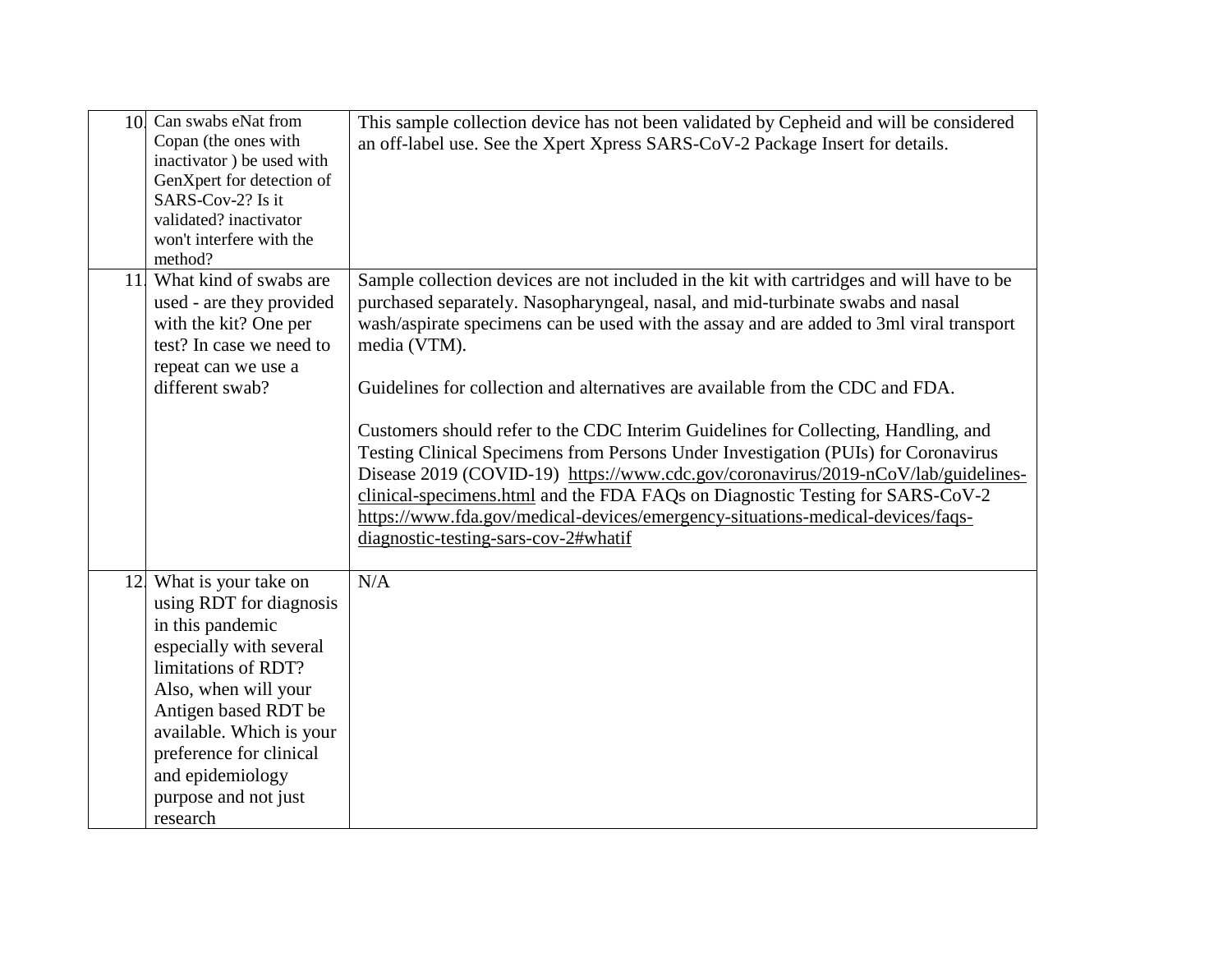|                 | 13. What is the shelf life the | Shelf life details will be provided with the order/quote                          |
|-----------------|--------------------------------|-----------------------------------------------------------------------------------|
|                 | cartridge considering the      |                                                                                   |
|                 | time of purchase and           |                                                                                   |
|                 | delivery?                      |                                                                                   |
|                 | 14. What are some of the       | N/A                                                                               |
|                 | consumables needed             |                                                                                   |
|                 | when using BD max              |                                                                                   |
|                 | system that are needed         |                                                                                   |
|                 | but not proprietary to         |                                                                                   |
|                 | BD?                            |                                                                                   |
|                 | 15. Does the kit come with     | Commercially Available External Controls for Xpert® Xpress SARS-CoV-2 can be      |
|                 | controls?                      | purchased from Seracare. Use the Order Code CEPHEID                               |
|                 |                                | https://www.seracare.com/AccuPlex-SARSCoV2-Reference-Material-Kit-0505-0126/      |
|                 |                                |                                                                                   |
|                 | 16 Why didn't you use the      | Our test targets the SARS-CoV-2 N2 and E genes. Both are conserved regions of the |
|                 | S protein                      | viral genome and have not been observed to be undergoing genetic drift.           |
| 17 <sup>1</sup> | What are the differences       | All Xpert tests are manufactured the same.                                        |
|                 | between tests                  |                                                                                   |
|                 | manufactured for the US        |                                                                                   |
|                 | and those manufactured         |                                                                                   |
|                 | for the rest of the world.     |                                                                                   |
|                 | <b>Safety consideration</b>    |                                                                                   |
|                 | 18 Do you recommend that       | Refer to local regulations, WHO or CDC guidelines.                                |
|                 | the sample is added to         |                                                                                   |
|                 | the card in a BSL2             |                                                                                   |
|                 | cabinet? Does your             |                                                                                   |
|                 | <b>SARS-COV-2 PCR Test</b>     |                                                                                   |
|                 | require a Bio Safety           |                                                                                   |
|                 | Level 2 lab to conduct         |                                                                                   |
|                 | the test or can it be done     |                                                                                   |
|                 | in a Smear Microscopy          |                                                                                   |
|                 | Center? What are the           |                                                                                   |
|                 | safety recommendations         |                                                                                   |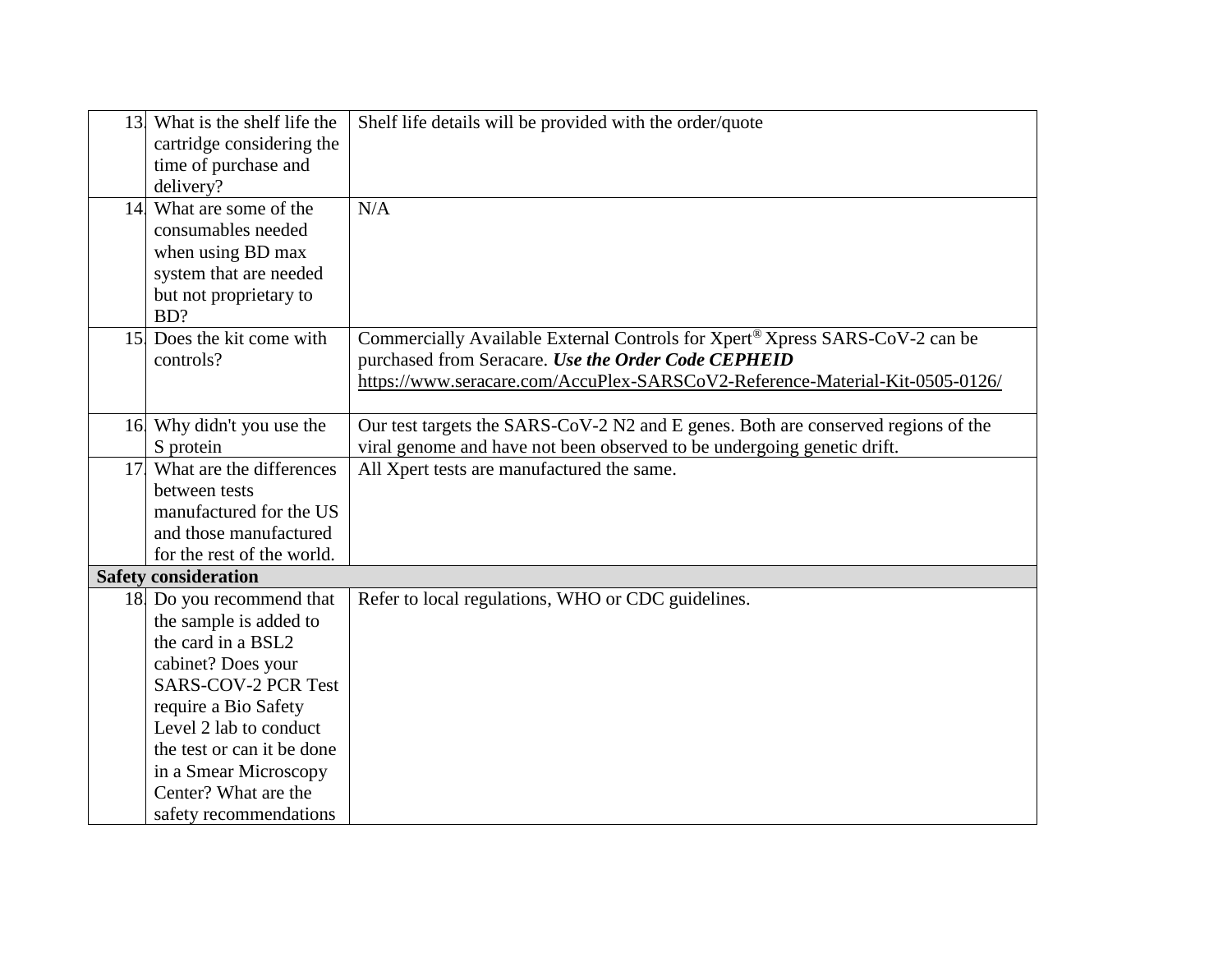|     | for performing SARS-<br>CoV-2 for our<br>laboratory personnel?                                                                                                                                                                                                                                                 |                                                                                                                                                                                                                                                                                                                                                                                                                                                                                                                                                                                   |
|-----|----------------------------------------------------------------------------------------------------------------------------------------------------------------------------------------------------------------------------------------------------------------------------------------------------------------|-----------------------------------------------------------------------------------------------------------------------------------------------------------------------------------------------------------------------------------------------------------------------------------------------------------------------------------------------------------------------------------------------------------------------------------------------------------------------------------------------------------------------------------------------------------------------------------|
|     | 19 Testing cartridges contain<br>GTC (GeneXpert). what is<br>the concentration of<br>Guanidium thiocyanate in the<br>Xpert SARS-CoV-2<br>cartridge? What are the<br>recommendations for<br>disposal of cartridges after<br>use? What are your plans for<br>waste management in Africa<br>especially in Africa? | Xpert <sup>®</sup> Xpress SARS-CoV-2 Safety Data Sheet can be accessed on the Cepheid website:<br>https://www.cepheid.com/coronavirus<br>Incineration of Xpert cartridges (all types) should follow World Health Organization<br>(WHO) recommendations. Specifically, biowaste should be burned or incinerated,<br>preferably at temperatures above 1000°C, as detailed by WHO document "Management<br>of Solid Health-Care Waste at Primary Health-Care Centres" available for download at:<br>www.who.int/water_sanitation_health/medicalwaste/decisionmguiderev221105.pdf?ua=1 |
|     | 20 What challenges do you<br>foresee for rolling out of<br>these tests in resource-<br>limited settings?                                                                                                                                                                                                       | Training and support will be provided to facilitate the roll-out                                                                                                                                                                                                                                                                                                                                                                                                                                                                                                                  |
|     | Test system & procedure                                                                                                                                                                                                                                                                                        |                                                                                                                                                                                                                                                                                                                                                                                                                                                                                                                                                                                   |
|     | 21. What is the throughput<br>of the system per 8<br>hours work schedule<br>keeping in mind that we<br>need to ramp up testing<br>in all the community<br>settings                                                                                                                                             | The test is complete in approximately 45 minutes. System throughput depends on the<br>number of modules.                                                                                                                                                                                                                                                                                                                                                                                                                                                                          |
| 22. | What are the turn-<br>around time for both BD<br>and Cepheid testing?                                                                                                                                                                                                                                          | See Q21                                                                                                                                                                                                                                                                                                                                                                                                                                                                                                                                                                           |
| 23. | How like to hear the<br>presenter's thoughts about<br>the role of their<br>diagnostics systems in the<br>context of COVID-19<br>passports? These tests are                                                                                                                                                     | N/A                                                                                                                                                                                                                                                                                                                                                                                                                                                                                                                                                                               |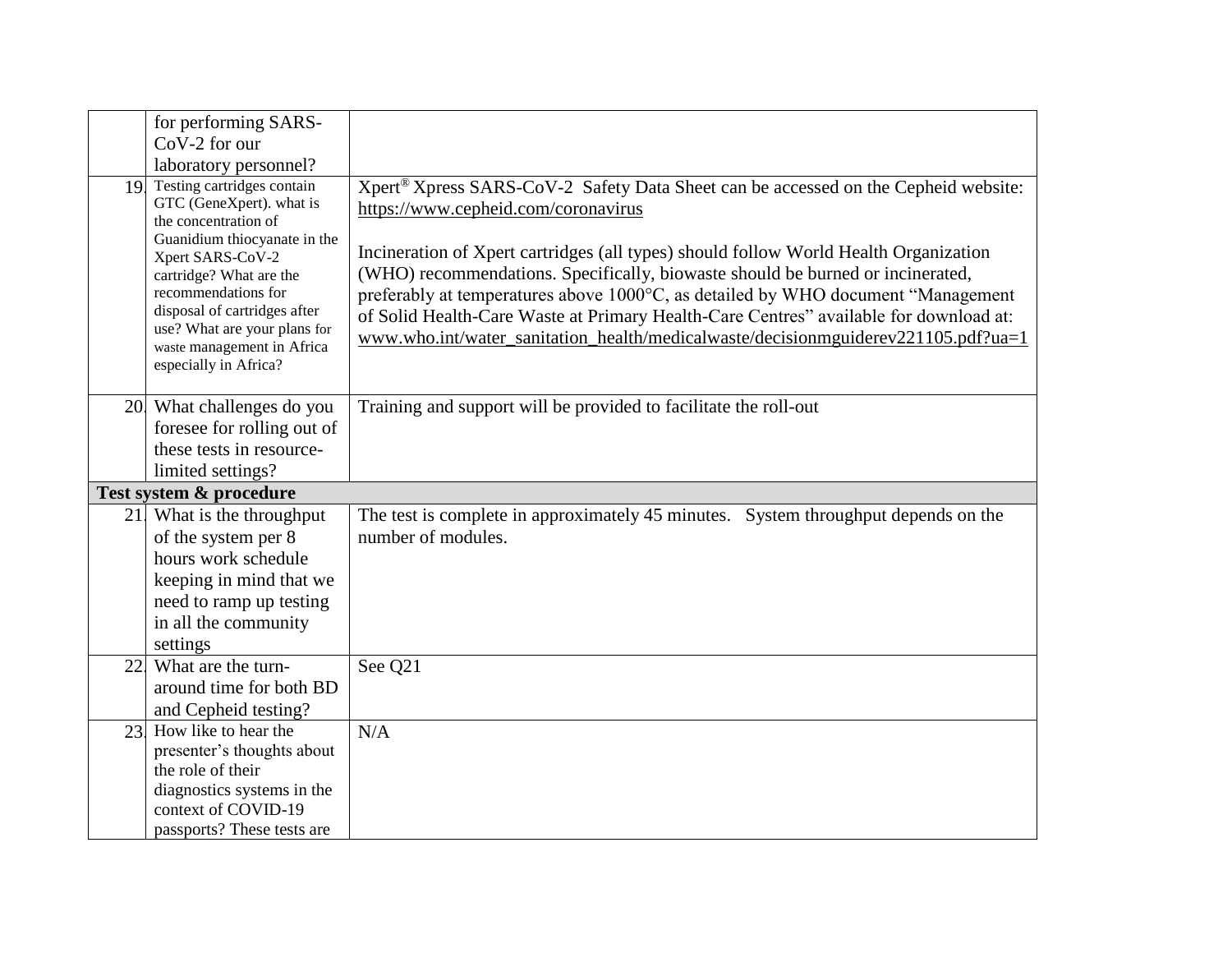| in the position to rule in<br>with high PPV the<br>presence of Abs in the<br>general community?                                                                 |                                                                                                                                                                                                                          |
|-----------------------------------------------------------------------------------------------------------------------------------------------------------------|--------------------------------------------------------------------------------------------------------------------------------------------------------------------------------------------------------------------------|
| 24. How soon can both Xpert<br>and BD detect SARS<br>COV-2 virus after the<br>onset of infection?                                                               | Generally, detection can occur immediately upon onset of symptoms since people usually<br>have detectable virus before onset.                                                                                            |
| Can Xpress SARS-<br>COV2 be used to<br>monitor recovery?                                                                                                        | Presence of RNA during the convalescent phase of illness may not predict<br>contagiousness. This usage has not been validated by Cepheid and will be considered an<br>off-label use.                                     |
| 25. Is the Xpert Xpress<br>SARS-COV2 indicated<br>for symptomatic and/or<br>asymptomatic patients?"                                                             | The Xpert Xpress SARS-CoV-2 test is a rapid, real-time RT-PCR test intended for the<br>qualitative detection of nucleic acid from the SARS-CoV-2 from individuals suspected of<br>COVID-19 by their healthcare provider. |
| 26 Do samples have to be<br>batched? If just three<br>tests are run (90mins),<br>are the other reagents<br>wasted? 2) How many<br>controls are in each<br>batch | There is no need to batch Xpert tests, each module can process a test independently of the<br>others.                                                                                                                    |
| 27 Are they recommending<br>local validation of<br>testing methods prior to<br>use?                                                                             | Please see link to verification protocol if required.<br>https://www.cepheid.com/PDFs/Tests%20-%20Critical%20Infectious%20Diseases/Example-<br>Xpert-Xpress-SARS-CoV-2-Verification-Protocol.pdf                         |
| 28 Any experience using<br>either the Cepheid or<br>BD systems for pooled<br>testing please?                                                                    | No pooled testing has been verified. This will be considered an off-label use. See the<br>Xpert Xpress SARS-CoV-2 Package Insert for details.                                                                            |
| <b>Quality control</b>                                                                                                                                          |                                                                                                                                                                                                                          |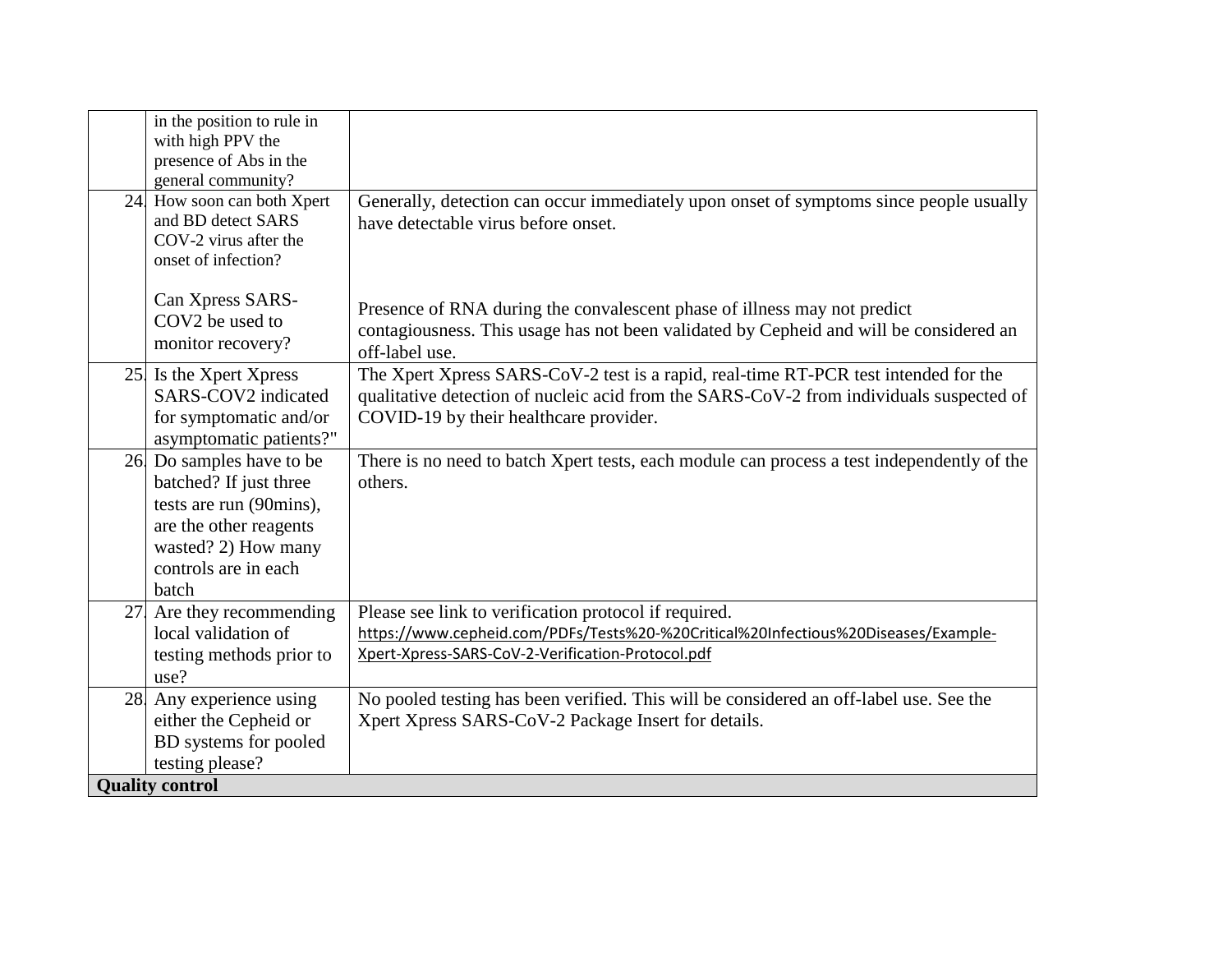| 29. | Does the system                                                     | On-board internal controls for each sample are                                          |  |  |  |
|-----|---------------------------------------------------------------------|-----------------------------------------------------------------------------------------|--|--|--|
|     | incorporate controls and                                            | Probe Check Control (PCC)<br>$\bullet$                                                  |  |  |  |
|     | if so how many?                                                     | Sample Processing Control (SPC)                                                         |  |  |  |
|     |                                                                     | See the Xpert Xpress SARS-CoV-2 Package Insert for details regarding these controls     |  |  |  |
|     | 30 How can we ensure and                                            | Please see link to verification protocol if required.                                   |  |  |  |
|     | maintain the quality of                                             | https://www.cepheid.com/PDFs/Tests%20-%20Critical%20Infectious%20Diseases/Example-      |  |  |  |
|     | tests in emergency                                                  | Xpert-Xpress-SARS-CoV-2-Verification-Protocol.pdf                                       |  |  |  |
|     | situation? What are the                                             |                                                                                         |  |  |  |
|     | recommendations for local                                           |                                                                                         |  |  |  |
|     | validation of testing                                               |                                                                                         |  |  |  |
|     | methods prior to use?<br><b>Result interpretation and reporting</b> |                                                                                         |  |  |  |
|     |                                                                     |                                                                                         |  |  |  |
|     | 31. Does this Gene Xpert                                            | Results from the GeneXpert can be transferred automatically without the need to print.  |  |  |  |
|     | model data transmission                                             | The GeneXpert Dx can be configured to connect to a Laboratory Information System        |  |  |  |
|     | technology without                                                  | (LIS) host computer.                                                                    |  |  |  |
|     | having to print or keep                                             |                                                                                         |  |  |  |
|     | paper models. And has it                                            |                                                                                         |  |  |  |
|     | already been FDA                                                    |                                                                                         |  |  |  |
|     | approved?                                                           |                                                                                         |  |  |  |
| 32. | Do your testing                                                     | See Q31                                                                                 |  |  |  |
|     | platforms support                                                   |                                                                                         |  |  |  |
|     | remote test request and                                             |                                                                                         |  |  |  |
|     | return of results to                                                |                                                                                         |  |  |  |
|     | support paperless system                                            |                                                                                         |  |  |  |
|     | between lab and clinic/                                             |                                                                                         |  |  |  |
|     | surveillance teams                                                  |                                                                                         |  |  |  |
| 33. | If the Xpert Xpress                                                 | A retest is advised for a non-determinate result (INVALID, NO RESULT, or ERROR) or      |  |  |  |
|     | SARS-COV-2 yields a                                                 | a PRESUMPTIVE POS result, using a new cartridge. For samples with a repeated            |  |  |  |
|     | result negative for N2                                              | presumptive positive result, additional confirmatory testing may be conducted, if it is |  |  |  |
|     | Target but positive for the                                         | necessary to differentiate between SARS-CoV-2 and SARS-CoV-1 or other Sarbecovirus      |  |  |  |
|     | E Target which is<br>considered a Presumptive                       | currently unknown to infect humans, for epidemiological purposes or clinical            |  |  |  |
|     | Positive, how many times                                            | management.                                                                             |  |  |  |
|     | can the test be repeated for                                        |                                                                                         |  |  |  |
|     | confirmatory results?                                               |                                                                                         |  |  |  |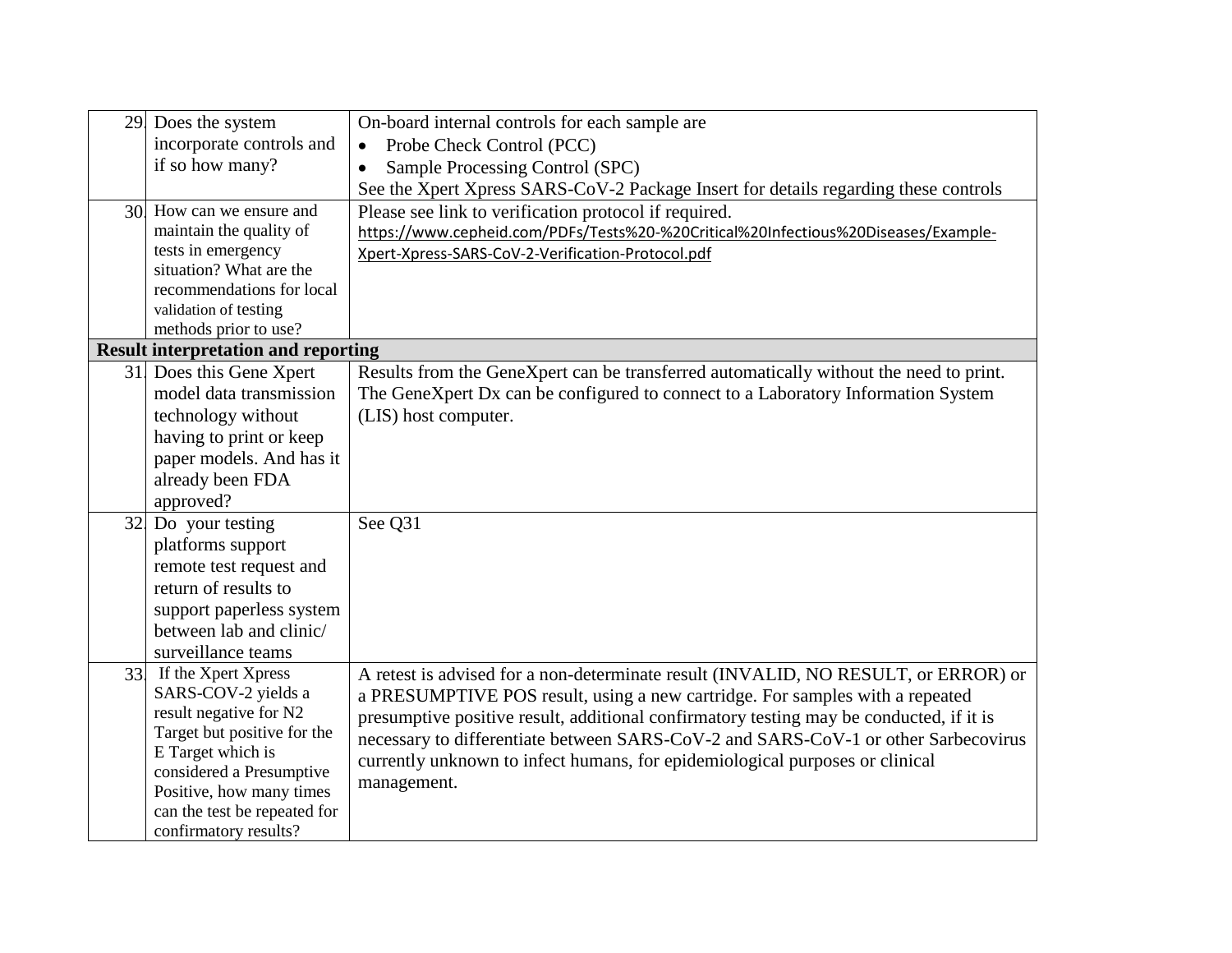|     | 34 How do you interpret<br>the results if N1 is                                                                                            | Xpert Xpress SARS-CoV-2 result interpretation: Please see the package insert for more<br>details.                                                                                                                                                                                                                                                                                                                                                                                                                                      |     |         |            |  |
|-----|--------------------------------------------------------------------------------------------------------------------------------------------|----------------------------------------------------------------------------------------------------------------------------------------------------------------------------------------------------------------------------------------------------------------------------------------------------------------------------------------------------------------------------------------------------------------------------------------------------------------------------------------------------------------------------------------|-----|---------|------------|--|
|     | positive and N2 is                                                                                                                         | <b>Result Text</b>                                                                                                                                                                                                                                                                                                                                                                                                                                                                                                                     | N2  | $\bf E$ | <b>SPC</b> |  |
|     | Negative or vice versa?                                                                                                                    | <b>SARS-CoV-2 POSITIVE</b>                                                                                                                                                                                                                                                                                                                                                                                                                                                                                                             | $+$ | $+/-$   | $+/-$      |  |
|     |                                                                                                                                            | <b>SARS-CoV-2 PRESUMPTIVE POS</b>                                                                                                                                                                                                                                                                                                                                                                                                                                                                                                      |     | $+$     | $+/-$      |  |
|     |                                                                                                                                            | <b>SARS-CoV-2 NEGATIVE</b>                                                                                                                                                                                                                                                                                                                                                                                                                                                                                                             |     |         | $+$        |  |
|     |                                                                                                                                            | <b>INVALID</b>                                                                                                                                                                                                                                                                                                                                                                                                                                                                                                                         |     |         |            |  |
|     | 35. What can lead to<br>presumptive positive<br>turning to true positive<br>from the sample?                                               | A sample with a low virus titer near the limit of detection can produce variable results<br>solely due to sampling variability. A sample with a presumptive positive result should be<br>retested using another cartridge or another confirmatory test. To yield the best results the<br>cartridge preparation as indicated by Cepheid must be followed without missing any<br>steps e.g. inverting the sample tube 5 times before transferring the sample to the cartridge<br>to avoid the sample settling at the bottom of the tube. |     |         |            |  |
|     | 36 Is it true that GeneXpert<br>transmits results directly<br>to Cepheid, conflicting<br>Data Transfer<br>regulations in our<br>countries? | For Cepheid C360 users, test data may be transmitted to cloud servers in accordance with<br>data transfer agreements and applicable privacy laws. Customers can choose whether test<br>information is sent to the cloud database.                                                                                                                                                                                                                                                                                                      |     |         |            |  |
|     | Specificity, sensitivity and detection limit                                                                                               |                                                                                                                                                                                                                                                                                                                                                                                                                                                                                                                                        |     |         |            |  |
| 37. | What is the limit of viral<br>detection for the test?                                                                                      | <b>Analytical Sensitivity:</b><br>The claimed LoD for the assay with AccuPlex SARS-CoV-2 Reference Material with is<br>250 copies/mL<br>The claimed LoD for the assay using Live SARS-CoV-2 Virus is 0.0100 PFU/mL<br>See the Xpert Xpress SARS-CoV-2 Package Insert for details                                                                                                                                                                                                                                                       |     |         |            |  |
|     | 38. What is the sensitivity<br>and Specificity for the<br>IgM/IgG in the first<br>week of infection?                                       | N/A                                                                                                                                                                                                                                                                                                                                                                                                                                                                                                                                    |     |         |            |  |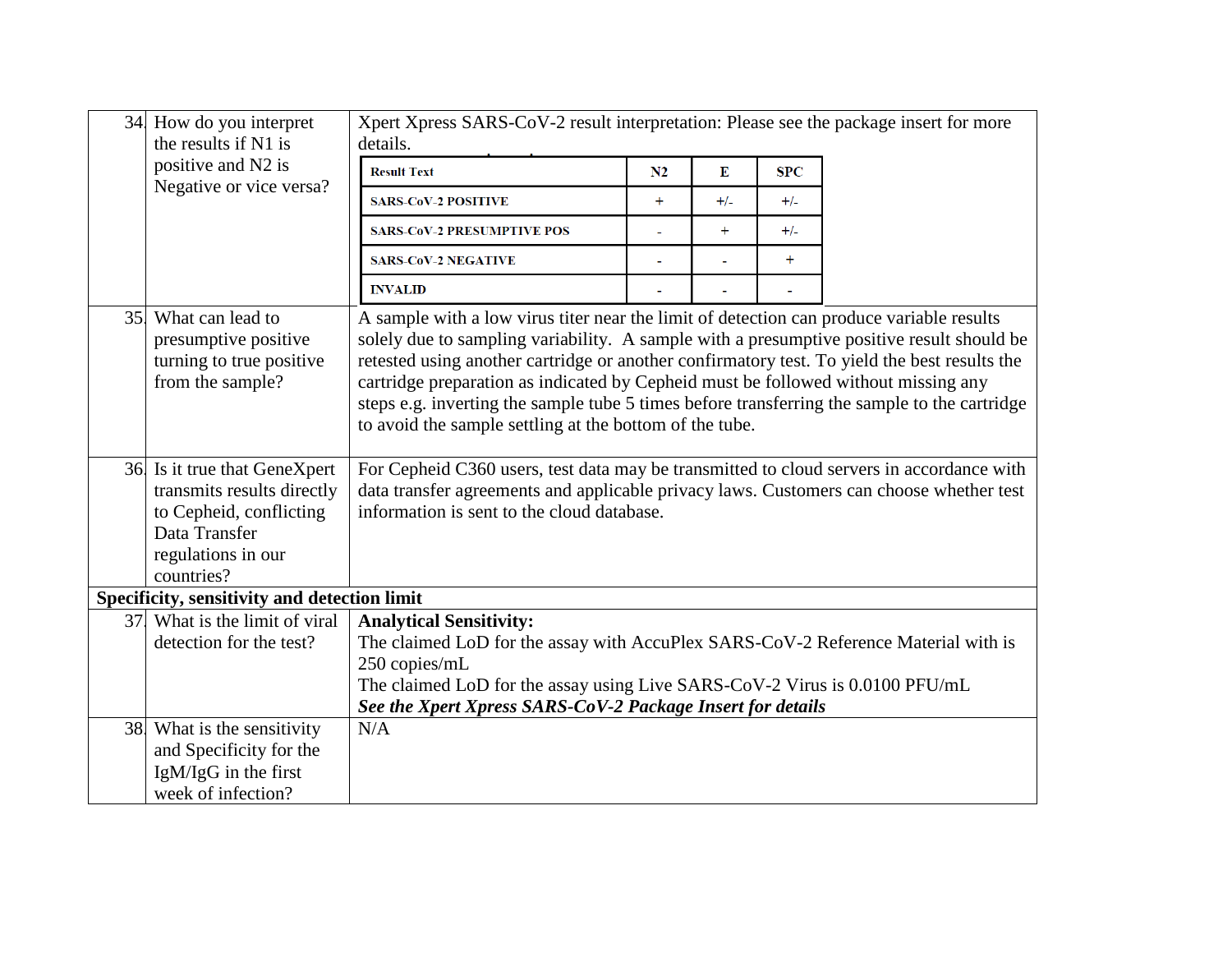|     | 39. What is Sensitivity and<br>Specificity of the<br>Serology Testing? Are<br>there going to be Testing<br>algorithm for PCR and<br>Serology testing?                  | N/A                                                                                                                                                                                                                                                                                                                                                                                                                                                                                                                                                                                                     |
|-----|------------------------------------------------------------------------------------------------------------------------------------------------------------------------|---------------------------------------------------------------------------------------------------------------------------------------------------------------------------------------------------------------------------------------------------------------------------------------------------------------------------------------------------------------------------------------------------------------------------------------------------------------------------------------------------------------------------------------------------------------------------------------------------------|
| 40. | What is the sensitivity and<br>specificity for GeneXpert<br>related to COVID-19                                                                                        | See Q37 for Analytical sensitivity<br>7 Microorganisms from the same genetic family and 32 high priority organisms were analyzed in<br>silico for possible cross-reactions. No potential unintended cross reactivity with these organisms<br>is expected based on the in silico analysis. E primers and probes are not specific for SARS-CoV-<br>2 and will detect Human and Bat SARS-coronavirus.<br>See the Xpert Xpress SARS-CoV-2 Package Insert for details<br>Clinical sensitivity and specificity were not assessed. We determined agreement with<br>expected results using contrived specimens. |
|     | <b>Procurement and supply</b>                                                                                                                                          |                                                                                                                                                                                                                                                                                                                                                                                                                                                                                                                                                                                                         |
|     | 41 Given the global interest<br>in Xpert Cov2 ASSAY,<br>what is the production<br>capacity for the Xpert<br>Cov2 cartridges?                                           | Production is ongoing and ramping up to meet demand. Information on capacity is<br>confidential.                                                                                                                                                                                                                                                                                                                                                                                                                                                                                                        |
|     | 42 What is the timing and<br>volume availability of<br>the Covid cartridges in<br>Africa (where will<br>supply be<br>manufactured? subject<br>to export restrictions?) | Cartridges are available for Africa from our manufacturing plants in Europe and the US.                                                                                                                                                                                                                                                                                                                                                                                                                                                                                                                 |
| 43. | Is it true that the<br>cartridges cannot be                                                                                                                            | Several African countries have already received Xpert Xpress SARS-CoV-2 tests.                                                                                                                                                                                                                                                                                                                                                                                                                                                                                                                          |